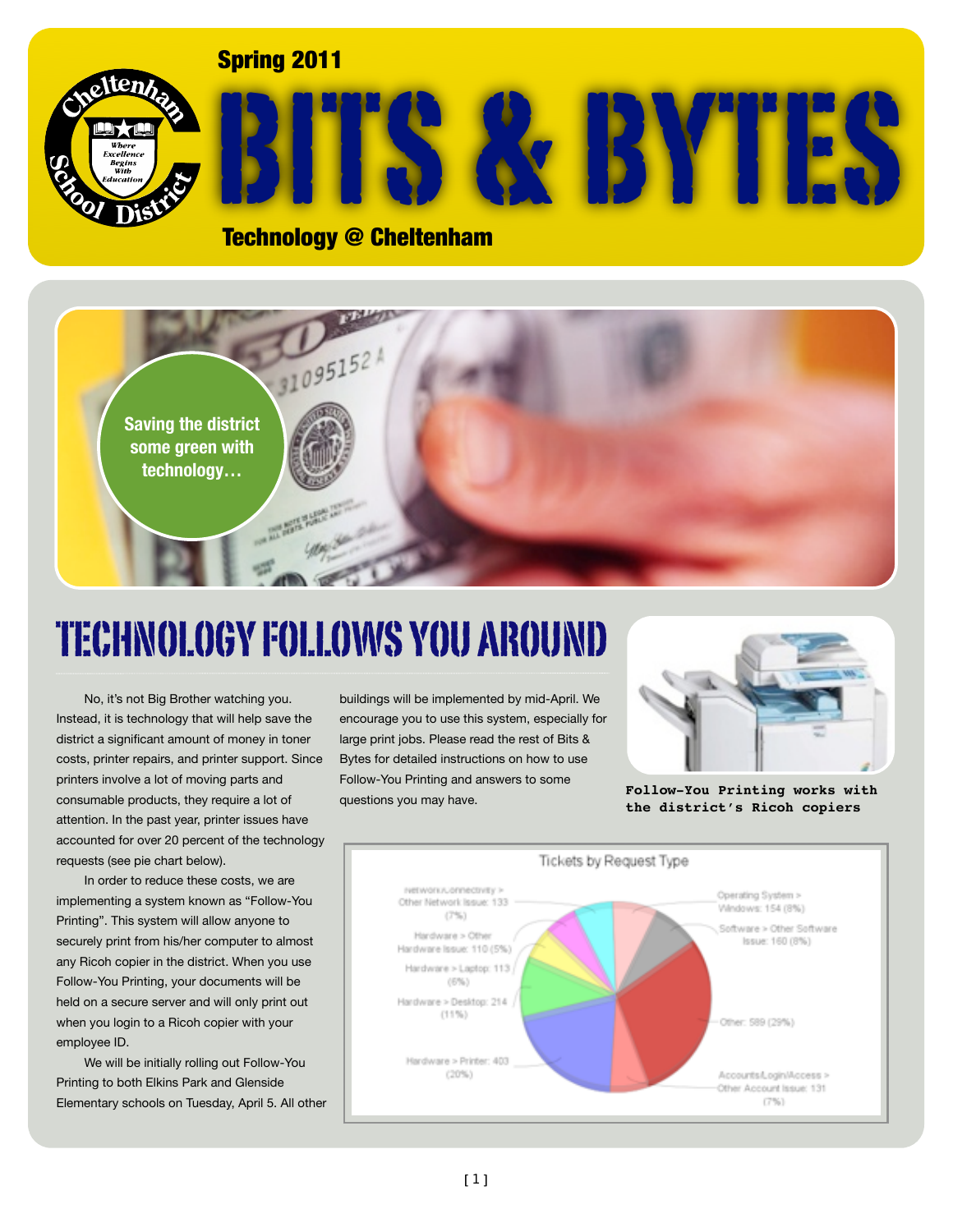

*Figure 1: Selecting the "FollowYouPrint" printer*



*Figure 2: Ricoh copier login screen*



*Figure 3: Documents waiting to be printed*



#### *Figure 4: Scan-To-Me screen*

**yourself: Do I really need to print this?**

## USING FOLLOW-YOU PRINTING

#### **Starting at your computer…**

In order to securely print to a Ricoh copier from your Windows computer, select the "FollowYouPrint" printer when you are printing a document (see *Figure 1* on the left). Specify the number of copies you want to print. If you want to utilize copier features such as duplex printing, hole punching, or stapling, click on the "Preferences" button on the print screen to set these options. Click "Print" when you are ready and your document will be stored on the server for up to 24 hours. You can print multiple documents and each one will be added to your secure print queue on the server.

#### **…Finishing at the Ricoh copier**

Within 24 hours of printing a document with the "FollowYouPrint" printer, go to a Ricoh copier and you will see the screen shown

in *Figure 2.* Using the number keys, enter your four digit employee ID. (See page 3 if you do not know your employee ID.) Press the green "Start" button to login.

Once logged in, the screen should look similar to *Figure 3.* Any documents that you

printed should appear in the list. To print your documents, you can either select one at a time or press "Select All" to select all, and then press "Print" to print them out.

When you are finished printing your documents, please use the "Logout" button at the top to logout. (If you forget, the copier will automatically log you out after 60 seconds.) You will see a summary screen that shows how many pages you have printed, the total per page cost, and a running balance of printing costs. (Don't worry, we're not going to send you a bill.)

#### **Copying still works too!**

If you simply want to make copies with the copier, login as described already and then press the "Copy" button on the copier. You will Ask be able to copy documents as you have in the much to print in color versus black and white. past. When you are finished, press the "Other

Function" button and then the "Logout" button at the top of the screen to logout.

#### **Scan-To-Me document scanning**

In addition to Follow-Me Printing, the new system also offers something called "Scan-To-Me". Scan-To-Me allows you to scan a document from the scanner and e-mail it to yourself. To do so, select the "Scan-To-Me" option on the login screen before logging in. Once logged in, you will see a screen similar to the one shown in *Figure 4.*

To scan a document, simply put the pages in the automatic document feeder on the copier and press the green "Start" button. The copier will scan the pages and automatically create a PDF file and e-mail it to you as an attachment. If the originals are double-sided, make sure you

select the "2-sided original" option. You

may also set other options, such as file name, file format, as well as specifying additional e-mail addresses that will be carbon copied.

Please note that if you are scanning a lot of pages, you may need to split the pages up into multiple scans. The e-mail system will automatically reject any e-mails

over 10mb in size. Also, if you scan a lot of documents, the attachments will quickly use up your available mailbox space. Please save your scanned documents to your computer and delete the original e-mail to save space in your mailbox.

#### **It's all black and white**

While we would love to allow you to print and copy in color, it is too cost prohibitive. Anything you print or copy with the Ricoh copiers will only print out in black and white. The district is charged only \$0.0039 for each black and white page, but is charged \$0.30 for any color page (even if only a small amount of color is used). This amounts to almost 100 times as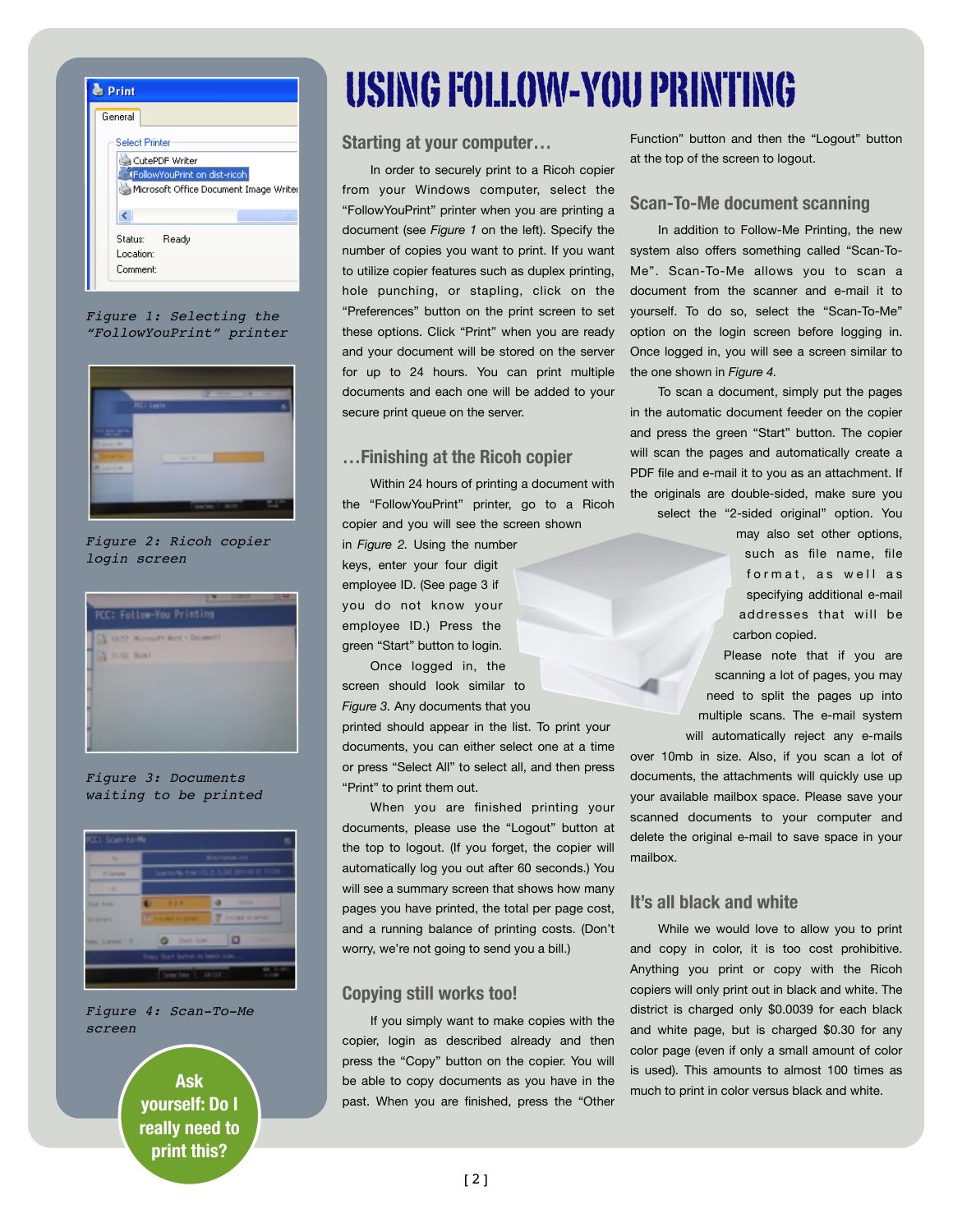## QUESTIONS/CONCERNS YOU WIAY HAVE NEED HELP?

#### **Are you getting rid of my printer?**

Not yet. You may still use your printer, but we encourage you to help us save costs by printing to the copier as much as possible. It costs about \$0.08 per page from an inkjet printer, about \$0.04 per page from a laser printer, but only \$0.0039 per page from the copier! The district will be reducing the amount of ink and toner that is purchased and will no longer be repairing or replacing printers if they break.

#### **My documents are confidential!**

Please be assured that none of your documents will print out until you release them from the copier. Your print jobs are securely stored on a server and are only accessible by logging into the copier with your employee ID.

#### **It's not as convenient!**

We realize that using the copier is not as convenient as using a printer in your room. However, we are unfortunately unable to continue supporting local printers due to the

## BLOCKED?

As a technology department, we walk a fine line between abiding by federal regulations regarding Internet filtering and providing relevant content for education. Some tips:

If you're getting blocked when trying to go to a web site, click the "login" link, enter your Cheltenham username and password, and click "Login". If you still are blocked, make sure that you typed the address correctly. Otherwise, click on the "submit it for review" link, type in your e-mail address and the reason why the site should be unblocked, then click "Submit for Review." We will review the site and unblock it if the content is of educational value.

We also allow you to override the content filter for certain categories of sites, such as

high costs involved. We will be moving and adding copiers to make them more accessible.

#### **What if the copier breaks down?**

We spent a lot of time looking for a simple, but yet reliable system. With the Follow-You Printing system, you are not tied to a specific copier. If one copier breaks down, you can print your documents from another copier. This system also enables you to print even if you are in a different building.

#### **Can I print from my Mac?**

We will be setting up the Macs to print once all of the Windows computers are up and running. If you have an immediate need, please let us know and we'll try to help you out.

#### **How do I find out my employee ID?**

Log into the employee portal via the link under the Staff tab on the district web site. Your employee ID is listed under the "My Information" section. If you do not know your password to login, please use the option to have it e-mailed to you.

blogs and audio/video sites. For these sites, you will see an override option on the block page. After you click on this option, enter your Cheltenham username and password and select the amount of time you need for the override. Please note: All overrides are logged and reviewed on a daily basis and are intended to be used for legitimate educational purposes.

If you have a YouTube video that you would like to have available, you may request that an individual YouTube video be unblocked by using the Educational Video Library (EVL). You can access the EVL by selecting it from the Staff menu on the district web site. You will need the exact URL of the YouTube video. Once submitted, we will review the video and unblock it, if it is of value. All unblocked videos are available to both staff and students through the EVL link on the web site.

| Web Help Desk"                                                                                             |                        |  |
|------------------------------------------------------------------------------------------------------------|------------------------|--|
| Please login using the same username and password that you<br>use to login to your e-mail/network account. |                        |  |
| Login                                                                                                      |                        |  |
| <b>User Name</b>                                                                                           |                        |  |
| Password                                                                                                   |                        |  |
|                                                                                                            | Login                  |  |
|                                                                                                            |                        |  |
|                                                                                                            | <b>Forgot Password</b> |  |
|                                                                                                            |                        |  |

| <b>Help Request</b>   |           |
|-----------------------|-----------|
| <b>Request Type</b>   | ÷         |
| <b>Subject</b>        |           |
| <b>Request Detail</b> |           |
| <b>Location</b>       | ÷<br>Room |

If you're having a problem with technology, help is only a web browser away! We kindly ask that you use the Technology Helpdesk to notify us of your issue. Our technicians work exclusively from this system to ensure that issues are dealt with in a timely manner. If you stop one of the technicians in the hall, chances are that you will be asked to submit a helpdesk ticket. To access the helpdesk, use the quick link on the district web site or go to:

<http://helpdesk.cheltenham.org>

Log in with your Cheltenham username and password.

Thank you for your cooperation!